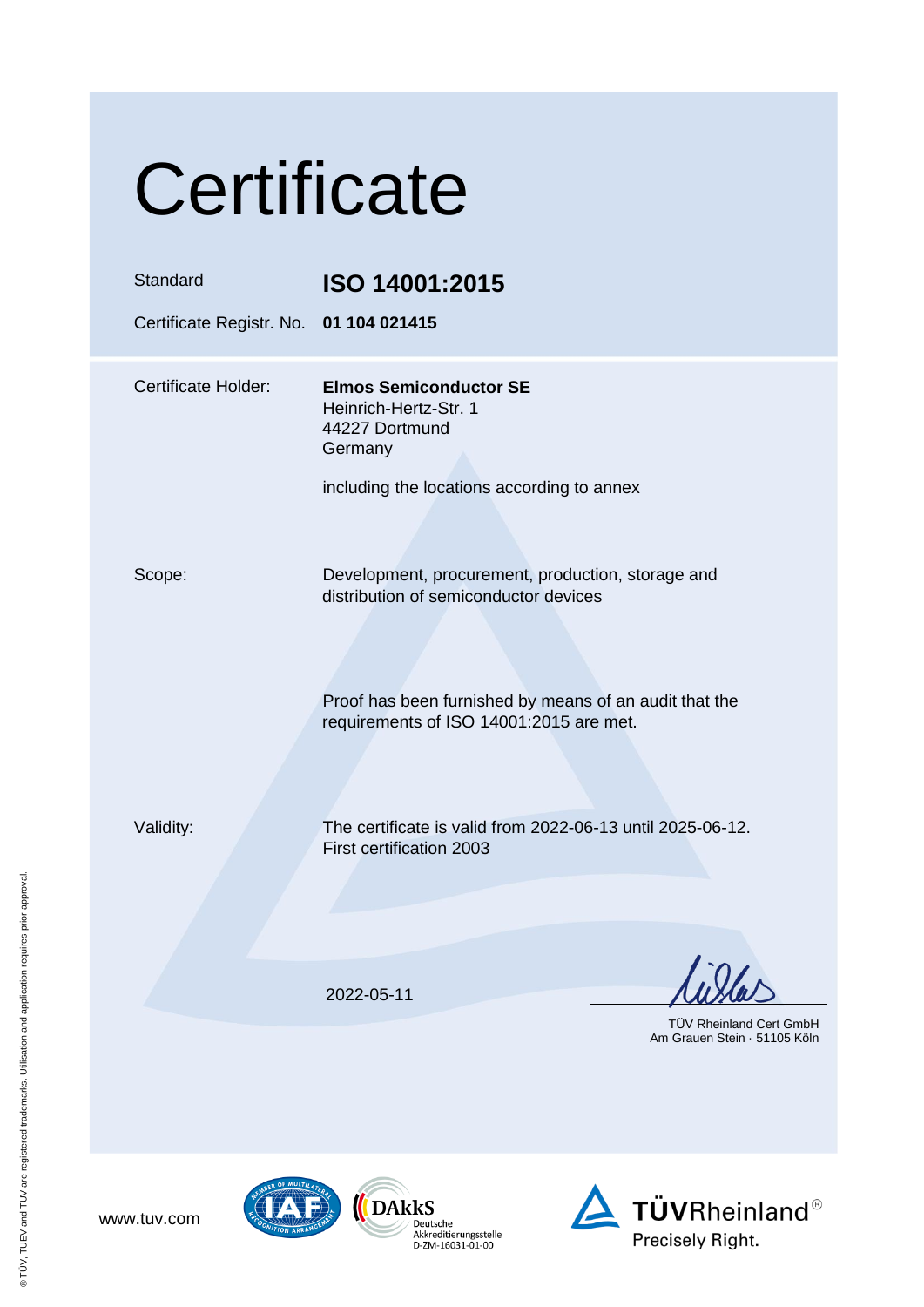## Annex to certificate

Standard **ISO 14001:2015**

Certificate Registr. No. **01 104 021415**

## **No. Location Scope**  $/01$ c/o Elmos Semiconductor SE Heinrich-Hertz-Str. 1 44227 Dortmund Germany Development, production and sales of semiconductor components /02 c/o Elmos Semiconductor SE - Central Warehouse Alter Hellweg 72 44227 Dortmund **Germany** Procurement and stock of semiconductor components 2022-05-11 TÜV Rheinland Cert GmbH Am Grauen Stein · 51105 Köln

Page 1 of 1



® TÜV, TUEV and TUV are registered trademarks. Utilisation and application requires prior approval.

® TÜV, TUEV and TUV are registered trademarks. Utilisation and application requires prior approval.

www.tuv.com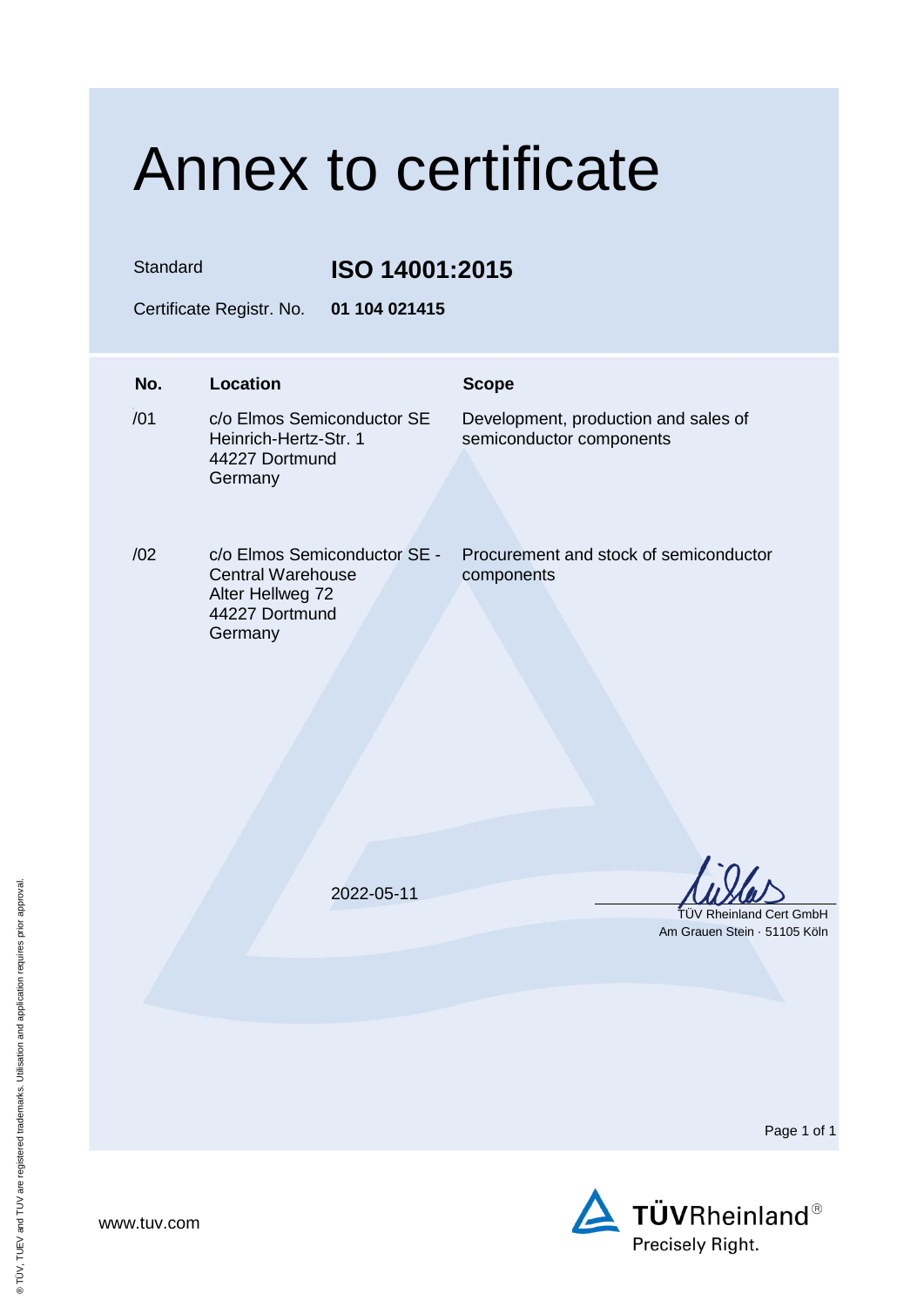| Certificate                          |                                                                                                                      |  |
|--------------------------------------|----------------------------------------------------------------------------------------------------------------------|--|
| Standard<br>Certificate Registr. No. | ISO 14001:2015<br>01 104 021415/01                                                                                   |  |
| Organization:                        | <b>Elmos Semiconductor SE</b><br>Heinrich-Hertz-Str. 1<br>44227 Dortmund<br>Germany                                  |  |
| Site:                                | c/o Elmos Semiconductor SE<br>Heinrich-Hertz-Str. 1<br>44227 Dortmund<br>Germany                                     |  |
| Scope:                               | Development, production and sales of semiconductor<br>components                                                     |  |
|                                      | Proof has been furnished by means of an audit that the<br>requirements of ISO 14001:2015 are met.                    |  |
| Validity:                            | The certificate is valid in conjunction with the main certificate 01<br>104 021415 from 2022-06-13 until 2025-06-12. |  |
|                                      | 2022-05-11                                                                                                           |  |
|                                      | <b>TUV Rheinland Cert GmbH</b><br>Am Grauen Stein 51105 Köln                                                         |  |

www.tuv.com